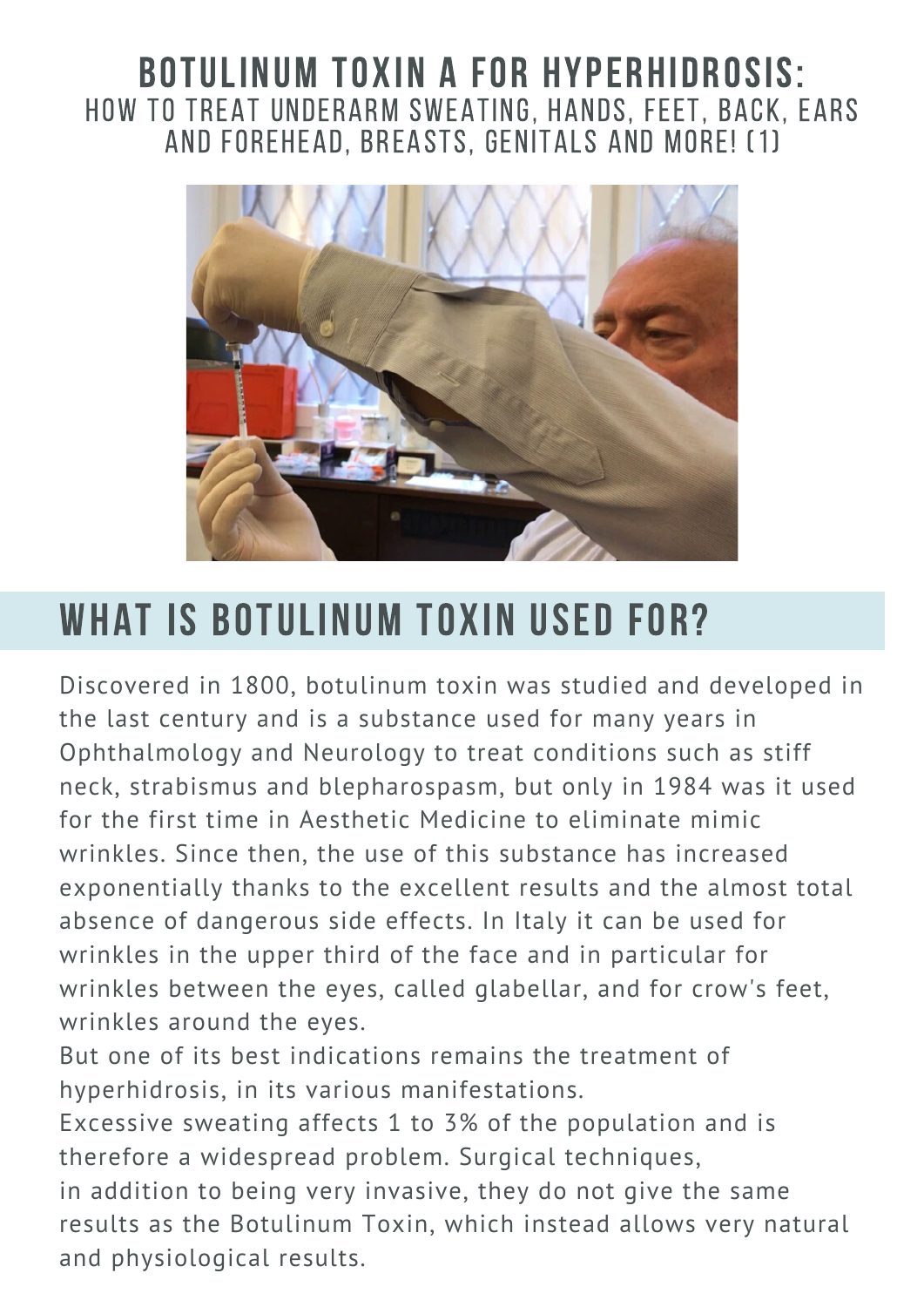### THE BOTULINUM IN ITALY

In our country, the use of this toxin in dermatology is on label, recommended and indicated, for the treatment of axillary hyperhidrosis.

The other indications, although having excellent results and perfect experience and knowledge, are Off label.

This means that they are not indicated in the package insert, even if we know the indications, technique and results very well.

#### EXCESSIVE SWEATING: HOW CAN BOTULINUM TOXIN HELP?

The sweat glands are organs that are automatically regulated by the body, but in some cases they can produce an excessive amount of sweat, causing great discomfort to patients who are affected.

This excessive sweat production is called hyperhidrosis.

There are many types of hyperhidrosis, depending on the area of the body affected; among these we mention hyperhidrosis of the hands and feet, which inevitably alters the relationship life of those who suffer from it, but also axillary hyperhidrosis, which may necessitate felting of clothes that are in direct contact with the skin.

Traditional treatments for this condition, in addition to being particularly invasive, do not represent a permanent solution and are often the cause of excessive postoperative dryness.

Botulinum toxin, on the other hand, with its minimally invasive, its excellent results and the almost total absence of side effects, has revolutionized the therapy of hyperhidrosis.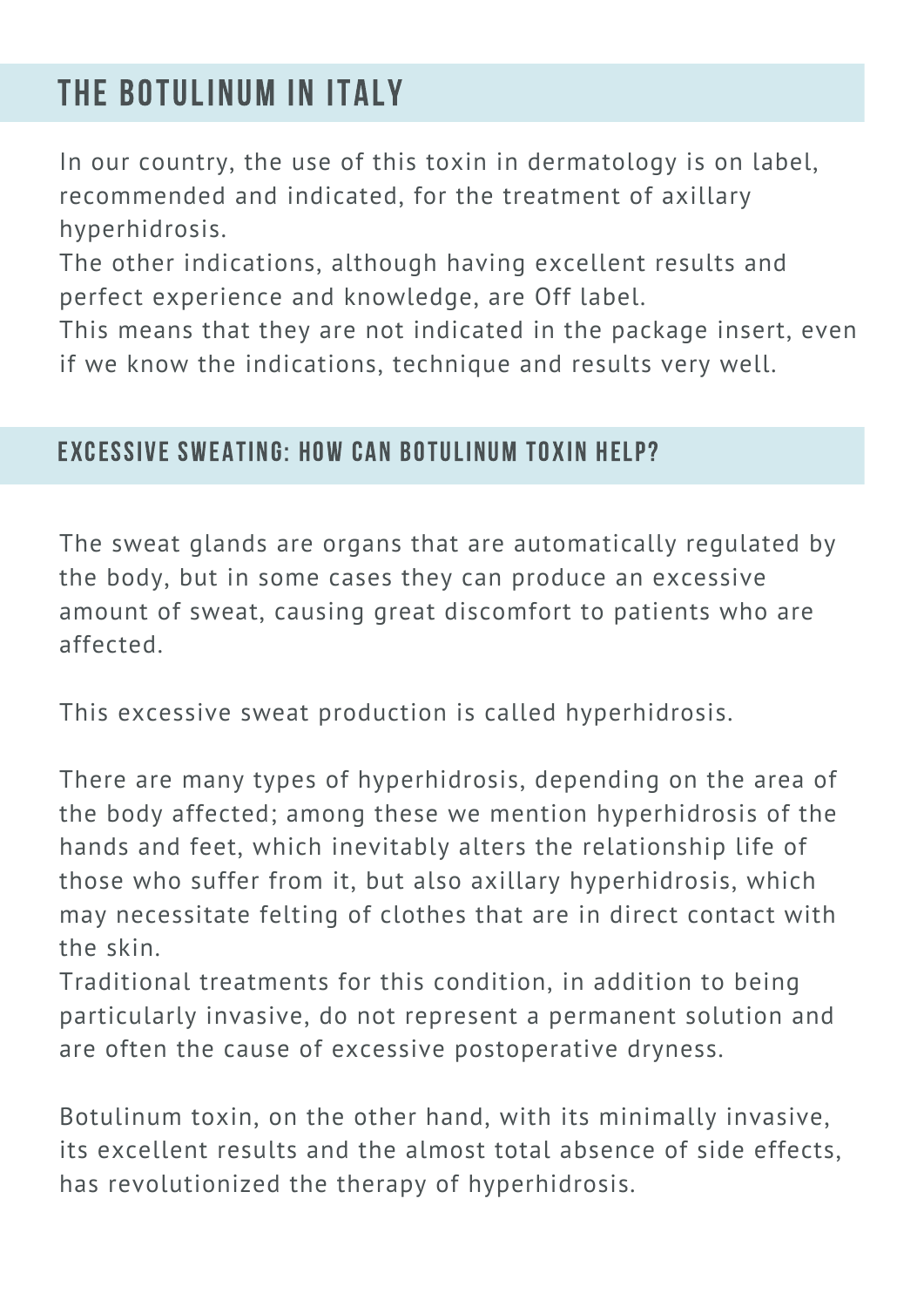### WHAT PARTS OF THE BODY CAN BE TREATED?

Thanks to this substance it is possible to effectively treat excessive sweating in any part of the body:

- Hands
- Feet
- Armpits
- Face (forehead in particular)
- Breast (submammary zone)
- Groin
- Back (taxi drivers, truck drivers, secretaries, people who are very seated ..)
- Scalp, forehead, ears

To understand exactly where to make our injections and where the patient sweats exactly, it is possible to perform a test, the Minor test, which allows you to see exactly the affected areas. Both before the procedure and after the check, it helps us to understand the results and the technique well.

| TABLE 6.2 - ECCRINE SWEAT GLANDS: AREA AND QUANTITY |                |
|-----------------------------------------------------|----------------|
| Area                                                | Quantity (cm2) |
| Sole of foot                                        | 620            |
| Forehead                                            | 360            |
| Palms                                               | 300            |
| Axillae                                             | 300            |
| <b>Thighs</b>                                       | 120            |
| Scrotum                                             | 80             |
| <b>Back</b>                                         | 65             |
| Lips                                                | None           |
| Nail bed                                            | None           |
| Nipple                                              | None           |
| Inner preputial surface                             | None           |
| Labia majora                                        | None           |
| Glans penis                                         | None           |
| Glans clitoridis                                    | None           |

*Fig.1: concentration of sweat glands in different areas of the body.*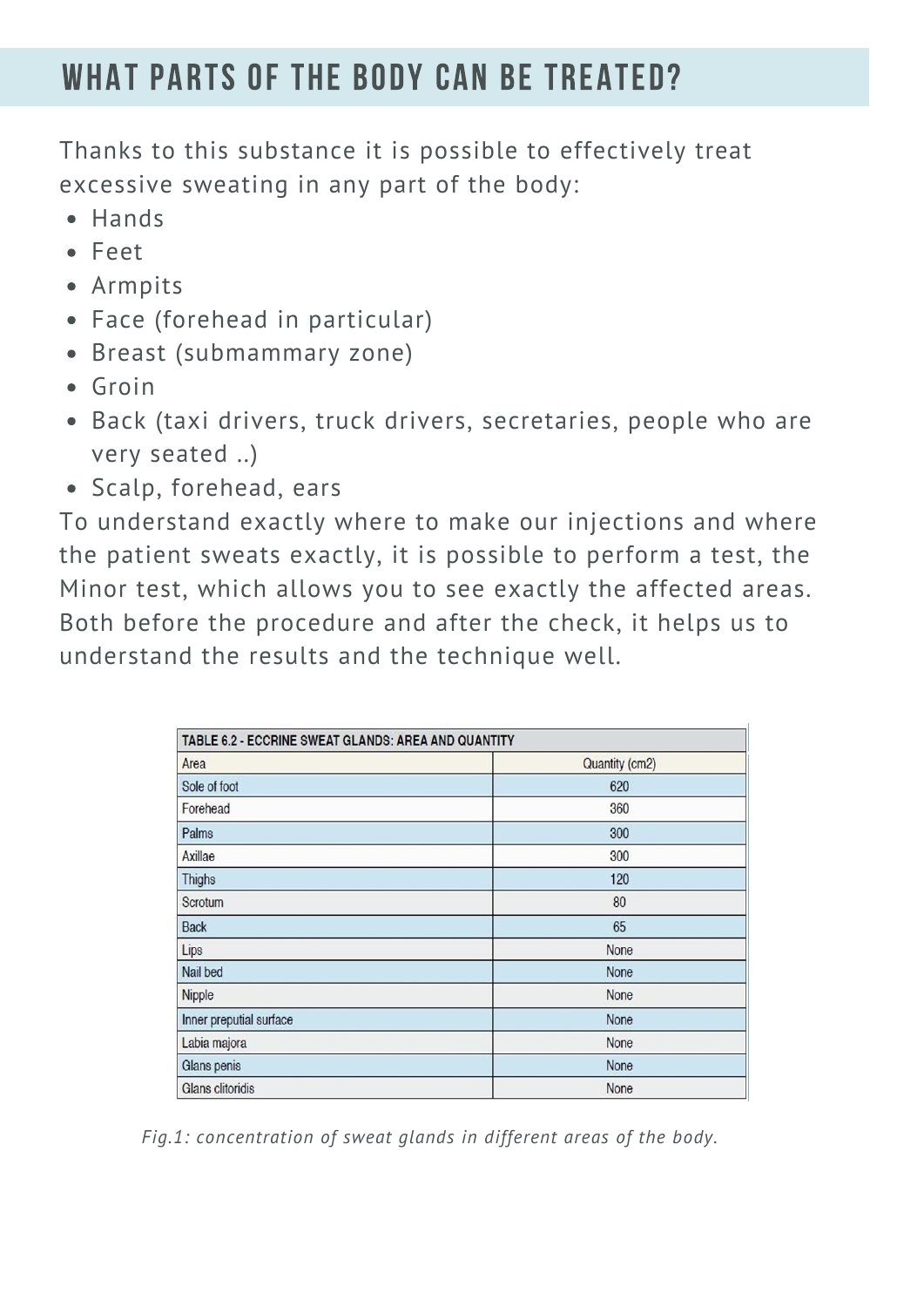## HOW DO YOU PERFORM THE PROCEDURE?

Before proceeding with the treatment, anesthesia of the nerve trunks is usually performed. This eliminates the pain that especially in the hands and feet could be unbearable. Anesthesia takes a little time to become truly perfect.

To perform it I use really very fine and absolutely needles painless.

The injections of Botulinum Toxin, performed with a very fine needle, are superficial and generally painless.

The procedure itself is very simple:



*Fig.2: how to find exactly the nerve median and ulnar!*

a network is drawn an injection of toxin is performed on the skin and in the center of each square Botulinum. This substance does not act immediately and will therefore be necessary wait a few days (about a week) before you can see the first ones treatment results.

The patients can be reviewed 15 days from the first session for a clinical check and an ev. free retouching, included in the costs.



Fig. 3 a-c: in (a) you see the injection of the tibial nerve to the ankle, in (b) the injections for *hyperhidrosis of the back and in (c) for the intermammary region.*